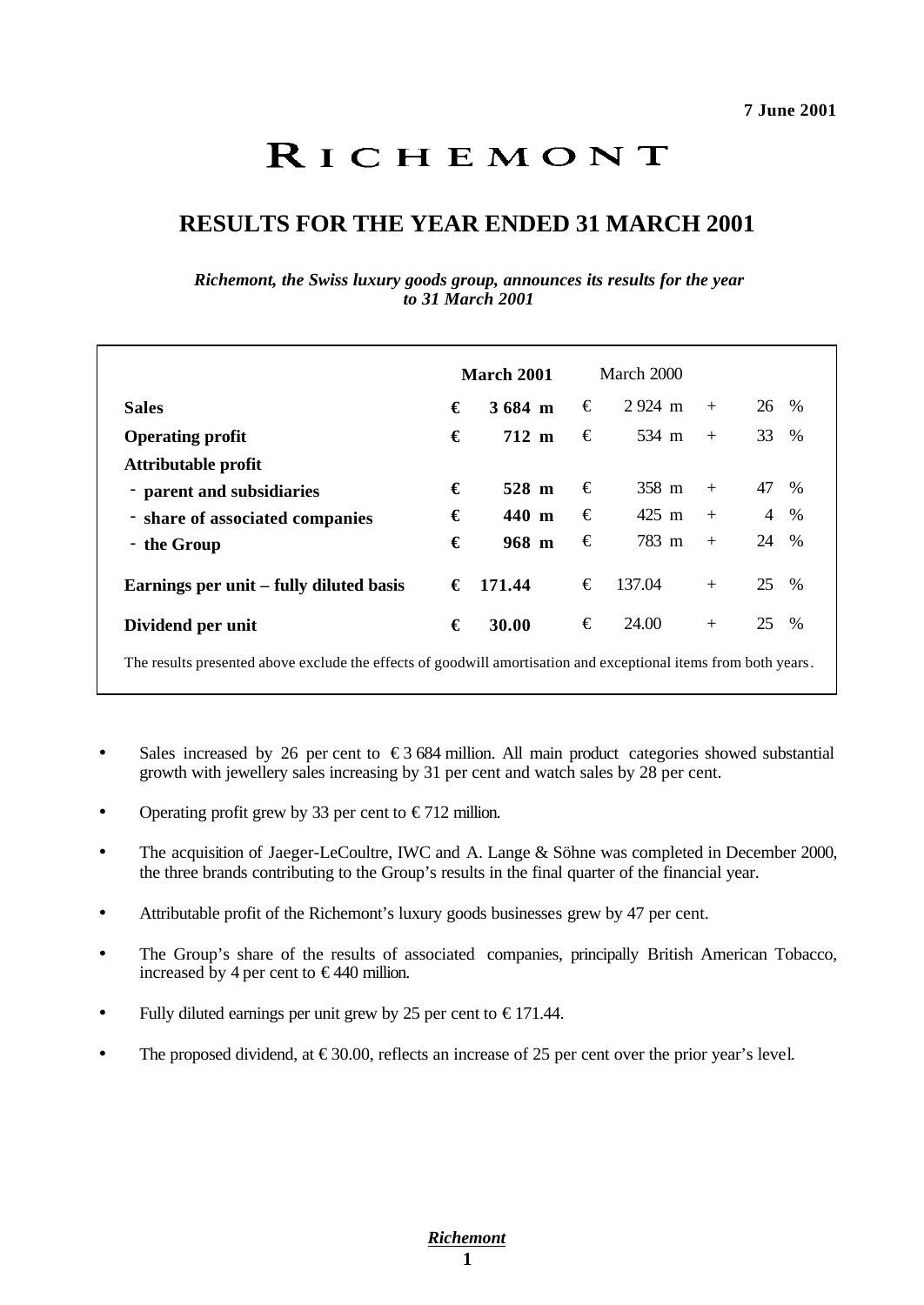# **Commentary**

Commenting on the results for the year, Johann Rupert, Group Chief Executive, said:

"Richemont's luxury 'maisons' have again produced excellent results, allowing us to report a further year of strong sales and operating profit growth. These results demonstrate the Group's considerable expertise in its core businesses of jewellery and luxury watches.

Jewellery sales, largely through Cartier and Van Cleef & Arpels, grew substantially, whilst our leadership in the luxury watch sector was reflected in the 28 per cent growth in watch sales. Both categories have continued to benefit from the strength of the Group's distribution infrastructure through its global network of boutiques and selected partnerships with exclusive retailers.

Capitalising on the Group's financial strength, we were able to acquire the strategically important LMH watch companies – Jaeger-LeCoultre, IWC and A. Lange  $\&$  Söhne – without significantly increasing the Group's overall level of debt.

Two years ago we commented about the unsustainability of the hype surrounding e-commerce. Our cautious behaviour was well founded".

## **Sales and operating profit**

Richemont's results showed good growth during the year with sales increasing by 26 per cent and operating profit increasing by 33 per cent to  $\epsilon$ 712 million. Richemont's results also benefited from the healthy economic environment which prevailed for most of the financial year, as well as the strength of the dollar and yen relative to the euro.

|                         | March 2001<br>$\epsilon_{m}$ | March 2000<br>$\epsilon$ m |     |    |      |
|-------------------------|------------------------------|----------------------------|-----|----|------|
| <b>Sales</b>            | 3684                         | 2 9 2 4                    | $+$ | 26 | %    |
| Cost of sales           | (1 216)                      | (995)                      |     |    |      |
| <b>Gross margin</b>     | 2468                         | 1929                       | $+$ | 28 | $\%$ |
| Net operating expenses  | (1756)                       | (1395)                     |     |    |      |
| <b>Operating profit</b> | 712                          | 534                        | $+$ | 33 | %    |

Gross margin as a percentage of sales continued to grow, in part reflecting the continued shift from wholesale distribution towards retail sales as well as currency factors. The growth in sales through the Group's own retail outlets – most importantly in terms of Cartier and Montblanc – inevitably had a positive impact on gross margin.

The increased level of operating expenses reflects the Group's continuing investment in its brands and in the underlying infrastructure. These cost increases were more than offset by the growth in gross margin, such that the operating margin increased from 18.3 to 19.3 per cent of sales.

The acquisition of Jaeger-LeCoultre, IWC and A. Lange & Söhne was finalised in December 2000 and these companies' results have been included in the Group's figures from 1 January 2001 onwards.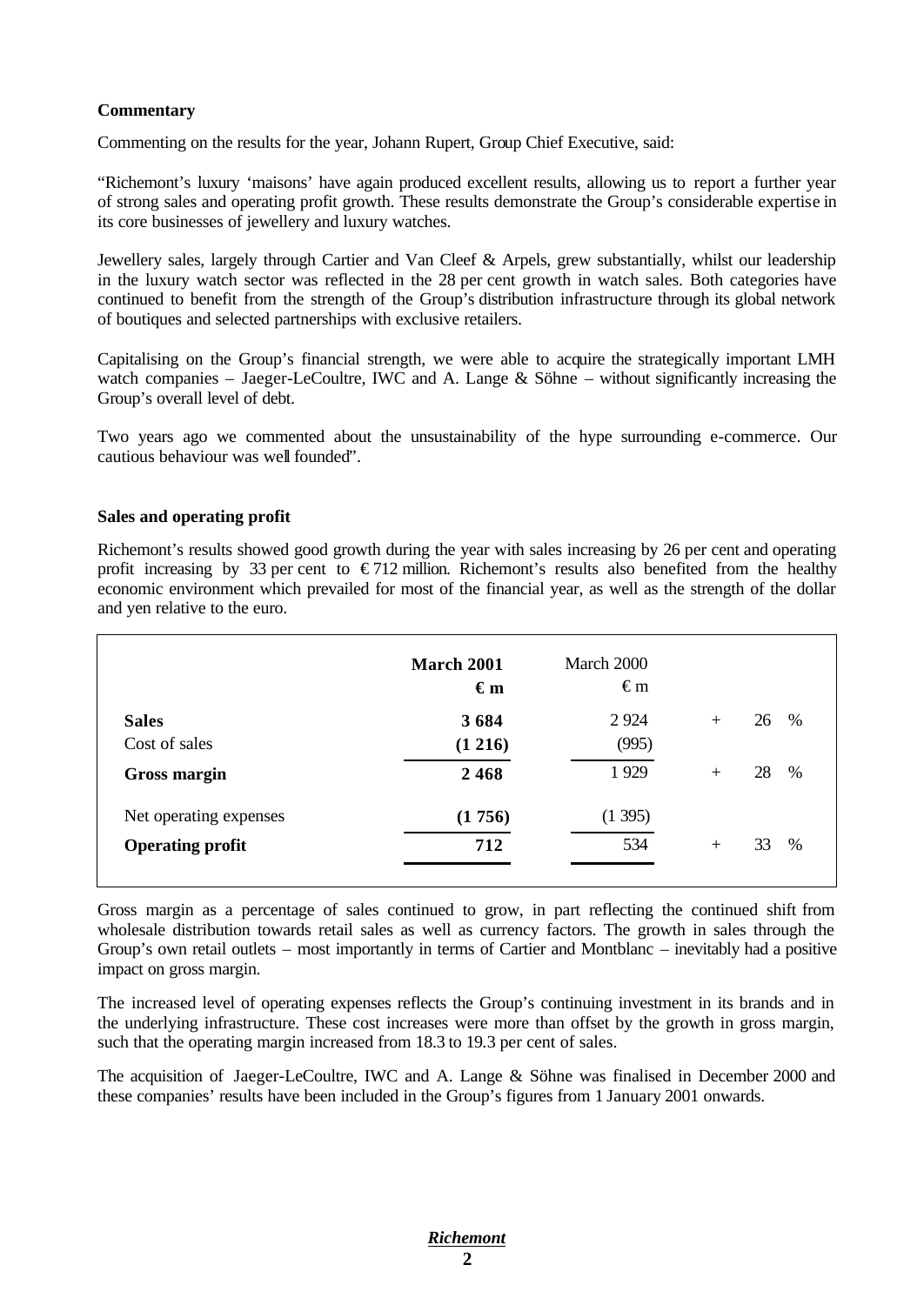## **Sales by product line**

|                            | <b>March 2001</b><br>$\epsilon_{\rm m}$ | March 2000<br>$\epsilon$ m |     |    |      |
|----------------------------|-----------------------------------------|----------------------------|-----|----|------|
| Jewellery                  | 877                                     | 667                        | $+$ | 31 | %    |
| Watches                    | 1653                                    | 1 2 9 3                    | $+$ | 28 | %    |
| Gold and jewellery watches | 834                                     | 653                        | $+$ | 28 | %    |
| Other watches              | 819                                     | 640                        | $+$ | 28 | $\%$ |
| Leather goods              | 312                                     | 267                        | $+$ | 17 | $\%$ |
| Writing instruments        | 263                                     | 234                        | $+$ | 12 | $\%$ |
| Clothing and other         | 579                                     | 463                        | $+$ | 25 | %    |
|                            | 3684                                    | 2924                       | $+$ | 26 | $\%$ |

Sales of all major product lines have shown strong growth, with particularly good increases in the jewellery and watch categories.

The increase in jewellery sales largely reflects Cartier's continuing success with its established ranges and the launch of *Cartier de Lune* and *Cartier à l'infini* during the year. Jewellery sales include an increasing contribution from Piaget and were also augmented by the inclusion of Van Cleef & Arpels for the first time for the full period.

Richemont's watch 'maisons' have continued to show good growth, with overall watch sales growing by 28 per cent to  $\epsilon$  1 653 million. Successful product launches during the year and the acquisition of Jaeger-LeCoultre, IWC and A. Lange & Söhne in the last quarter contributed to this strong performance. Cartier and Van Cleef & Arpels had excellent sales growth, particularly in the jewellery watch category. Baume & Mercier, Piaget and Vacheron Constantin's gold watch sales also displayed good growth, with excellent results in the US market. Panerai has experienced an almost doubling of orders during the year.

The other watches category continued to benefit from the market trend towards white metals, including steel. The launch of Cartier's *21 Chronoscaph* watch range, Montblanc's line of sports watches and Baume & Mercier's *Capeland Chronograph* range all capitalised on this trend.

Leather goods sales increased by 17 per cent for the year, influenced by the rejuvenation of the Lancel product range combined with that company's programme of geographic expansion. Cartier introduced the new *Cage de Cartier* product line and sales of Montblanc's leather goods increased by some 50 per cent, reflecting the successful extension of the Montblanc brand into this product segment.

Writing instruments have shown more modest growth due to the impact of high sales in the prior year linked to the 75th anniversary of Montblanc's *Meisterstück*. Montblanc sales have, however, benefited from the new *Bohème* product range which was launched in the second half of the year under review.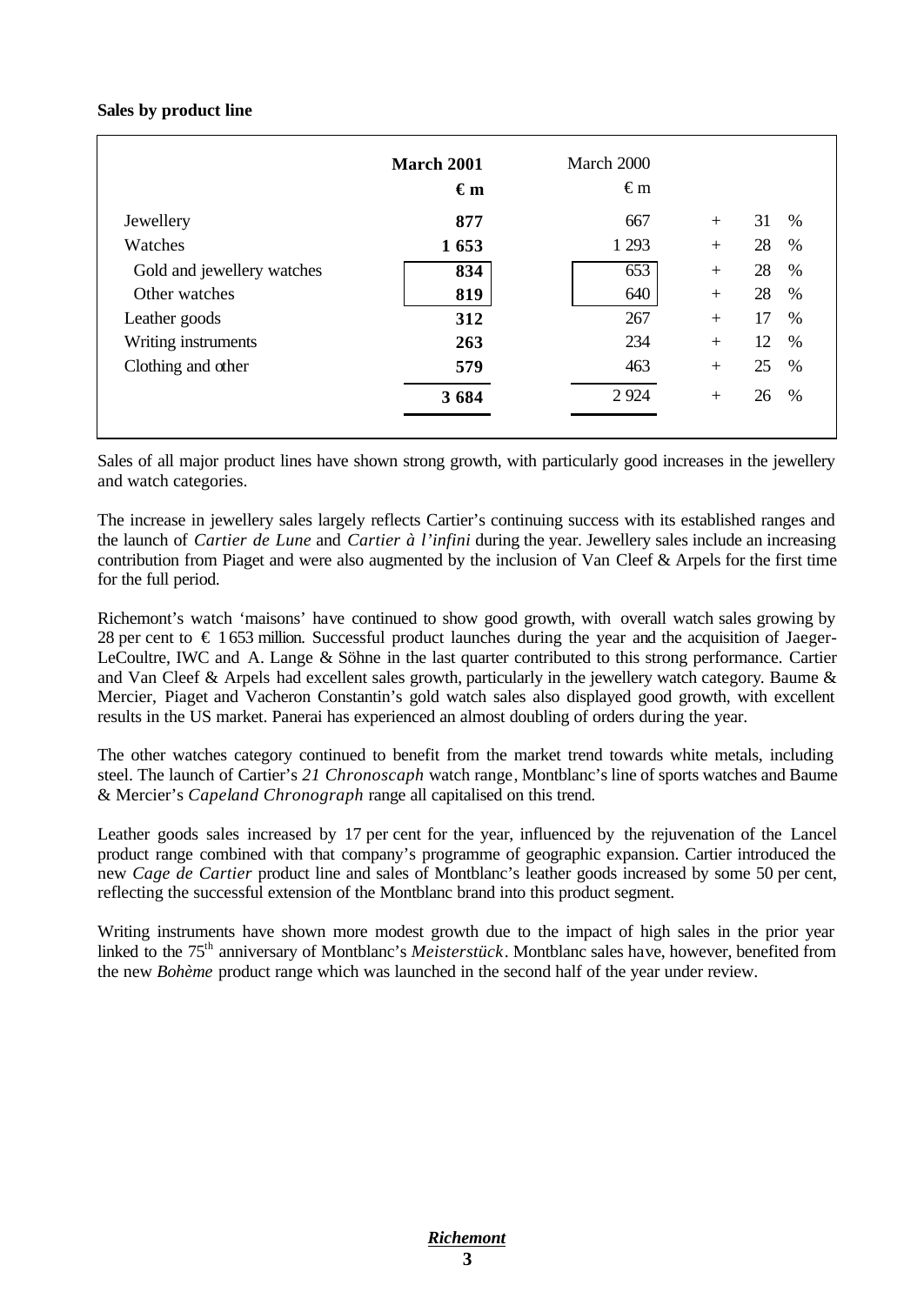## **Sales by region**

|          | <b>March 2001</b><br>$\epsilon$ m | March 2000<br>$\epsilon$ m |                      |
|----------|-----------------------------------|----------------------------|----------------------|
| Europe   | 1508                              | 1 203                      | 25<br>%<br>$^{+}$    |
| Asia     | 1 4 3 6                           | 1 1 1 6                    | %<br>29<br>$+$       |
| Americas | 740                               | 605                        | $\%$<br>22<br>$^{+}$ |
|          | 3684                              | 2 9 2 4                    | %<br>26<br>$+$       |
|          |                                   |                            |                      |

As can be seen from the figures presented above, all regions showed good growth for the year as a whole.

The weakness of the euro against both the dollar and the yen during the year under review had a positive impact on the Group's sales. In Europe, where the currency translation factor is minimal, the Group benefited from a significant influx of Asian and American tourists attracted by the weakness of the euro. In Asia and the Americas, turnover in euro terms benefited from the strength of the dollar and the yen.

#### **Sales by distribution channel**

|                 | <b>March 2001</b><br>$\epsilon_{m}$ | March 2000<br>$\epsilon$ m |     |            |
|-----------------|-------------------------------------|----------------------------|-----|------------|
| Retail sales    | 1647                                | 1 272                      | $+$ | %<br>29    |
| Wholesale sales | 2 0 3 7                             | 1 652                      | $+$ | $\%$<br>23 |
|                 | 3684                                | 2924                       | $+$ | %<br>26    |
|                 |                                     |                            |     |            |

Retail sales grew strongly during the year, in part reflecting the success of the Group's retail expansion strategy together with strong demand for product ranges such as jewellery, which are sold principally through Cartier and Van Cleef & Arpels' own stores. Montblanc, in particular, benefited from new store openings, which allow its product ranges to be presented in an environment tailored to the image of the brand.

As at 31 March 2001, Richemont operated 450 internal stores, with a further 275 stores being operated by external partners. Overall this reflects a modest increase over the prior year's figure of 719 stores. Cartier enjoys the largest retail presence, followed by Montblanc and Dunhill. During the year under review, Dunhill has undertaken a programme of store rationalisation as part of its strategy to enhance profitability.

In terms of watch distribution, Richemont has its own backbone of wholesale distribution companies in all major markets around the world. These Richemont companies work with a network of selected specialist watch retailers to bring the Group's products to the consumer. This wholesale network will, over time, allow Jaeger-LeCoultre, IWC and A. Lange & Söhne products to be introduced into new markets and increase penetration in markets where they are already represented.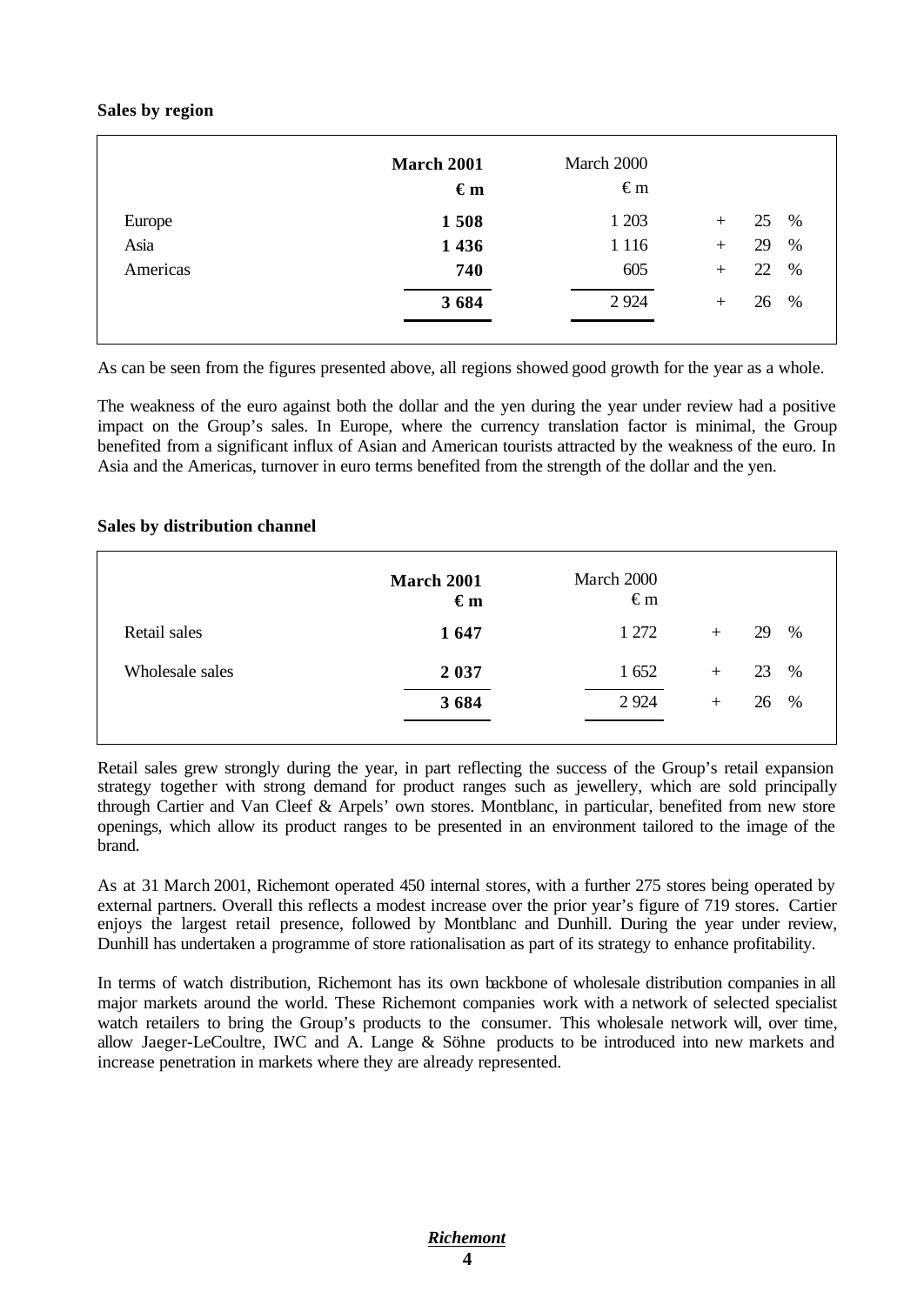# **Consolidated profit and loss account**

The summary profit and loss account as well as the earnings per unit information set out below is presented on an adjusted basis, which excludes the effects of goodwill amortisation and exceptional items from the results for both years. A reconciliation of this profit and loss account to the Group's results on a reported basis is presented as an appendix to this announcement.

|                                                        | <b>March 2001</b><br>€m | March 2000<br>€m |
|--------------------------------------------------------|-------------------------|------------------|
| <b>Operating profit</b>                                | 712                     | 534              |
| Net investment income / (expense)                      | 8                       | (21)             |
| <b>Profit before taxation</b>                          | 720                     | 513              |
| <b>Taxation</b>                                        | (191)                   | (152)            |
| <b>Profit after taxation</b>                           | 529                     | 361              |
| Minority interests                                     | (1)                     | (3)              |
| Attributable profit of the parent and its subsidiaries | 528                     | 358              |
| Share of attributable profit of associates:            | 440                     | 425              |
| British American Tobacco / Rothmans International      | 473                     | 430              |
| <b>Hanover Direct</b>                                  | (33)                    | (8)              |
| $Canal+$                                               |                         | 3                |
| <b>Attributable profit of the Group</b>                | 968                     | 783              |
| Earnings per unit - basic                              | €173.68                 | €138.39          |
| Earnings per unit - fully diluted                      | €171.44                 | €137.04          |

Net investment income for the year amounted to  $\epsilon$ 8 million compared to the expense of  $\epsilon$ 21 million in the prior year. Interest income was higher, largely reflecting interest earned on the proceeds of the partial redemption of the British American Tobacco preference shares and the disposal of the Group's interest in Vivendi. This was offset by the impact of the acquisition of Jaeger-LeCoultre, IWC and A. Lange & Söhne in December 2000. In addition, net investment income included dividend income of € 18 million received from Vivendi.

The Group's effective tax rate decreased from 29.6 per cent to 26.5 per cent, reflecting reductions in the rate of tax in certain key jurisdictions, in particular Switzerland, together with the effects of changes in the Group structure.

Basic earnings per unit is calculated by reference to the weighted average number of units outstanding during the period of 5573 665 units, together with the attributable profit of the Group on an adjusted basis of € 968 million for the period. This takes into account the net effect of the programme to buy-back 200 000 units in the context of the Group's equity-based executive compensation scheme.

Fully diluted earnings per unit is calculated by reference to the 5 742 000 units outstanding and attributable profit on an adjusted basis for the period of €984 million, which reflects the notional additional interest of  $\epsilon$  16 million which would have accrued to the Company had the full number of units been outstanding during the period.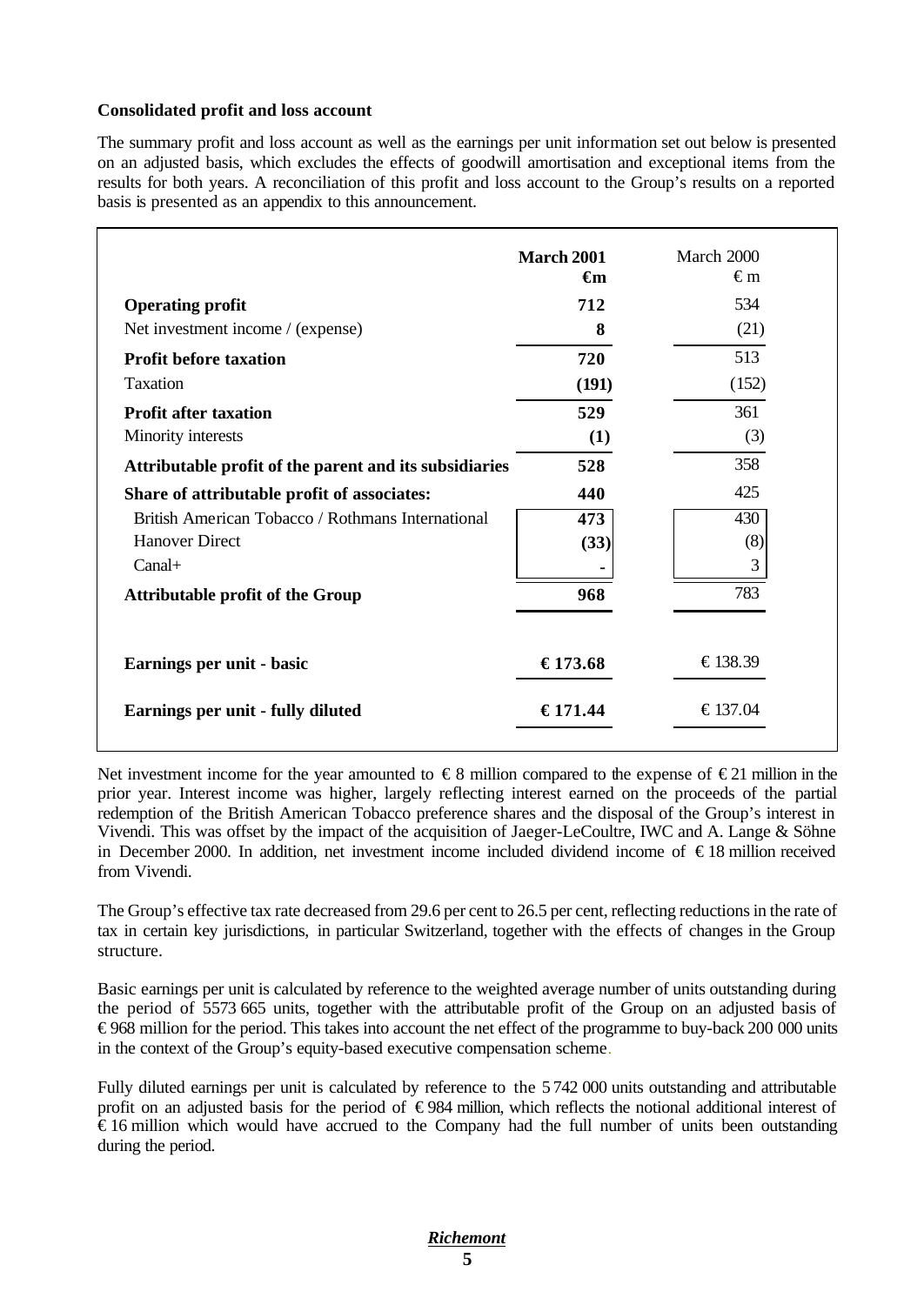# **Associated companies - British American Tobacco**

In consequence of the merger of Rothmans International and British American Tobacco in June 1999, Richemont acquired a 23.3 per cent interest in the enlarged BAT. Accordingly, the financial year ended 31 March 2001 is Richemont's first full year of ownership of the investment in BAT.

Richemont has equity accounted its interest in BAT in the financial year under review, whereas in Richemont's profit and loss account for the prior year the Group equity accounted the investment in BAT for a ten-month period and included its share of the results of Rothmans International on an equity accounted basis for the first two months of the year.

In addition to the effects of the merger, comparison of the results of the two years is further complicated by the reduction in Richemont's effective interest in BAT as a result of the exercise of a put option over one half of the Group's interest in BAT preference shares in June 2000. This disposal reduced Richemont's effective interest in BAT to 21.1 per cent for the last ten months of the year under review.

The exercise of the put option over the preference shares resulted in a one-off exceptional gain of € 189 million in the year under review.

In line with the practice adopted in the prior year, Richemont adjusts BAT's reported results to take account of BAT's December financial year-end and the differences in accounting policies applied by the two companies. During the year under review, the Group's share of the results of its tobacco interests amounted to €473 million, an increase of 10 per cent over the prior year level.

British American Tobacco is the second largest quoted tobacco group in the world with a global market share of over 15 per cent and annual shipments of more than 800 billion cigarettes. It has a share of more than 50 per cent of the market in Latin America and very strong positions in other regions. With its strong, broad-based portfolio of international, regional and local brands, BAT remains focussed on achieving global leadership in the tobacco business by growing market share in the 'premium' and 'lights' segments.

In its financial year ended 31 December 2000, BAT reported an increase in sales volumes of seven per cent, including the impact of the merger. Although the world market was basically stable, BAT's international brands grew by over one per cent in volume terms. The merger with Rothmans International increased the proportion of premium international brands within BAT to over 20 per cent, with a consequent improvement in profitability.

The merger process was achieved smoothly and effic iently. Savings in operating costs as a consequence of the merger were around £ 230 million in BAT's 2000 financial year. Overall savings will be in excess of the level identified at the time of the merger and those realised to date have been achieved more quickly than anticipated. In addition to cost benefits, growth opportunities have been pursued, with new selling organisations and strengthened sales teams playing a part in the successful performance of the company's key brands in a number of markets.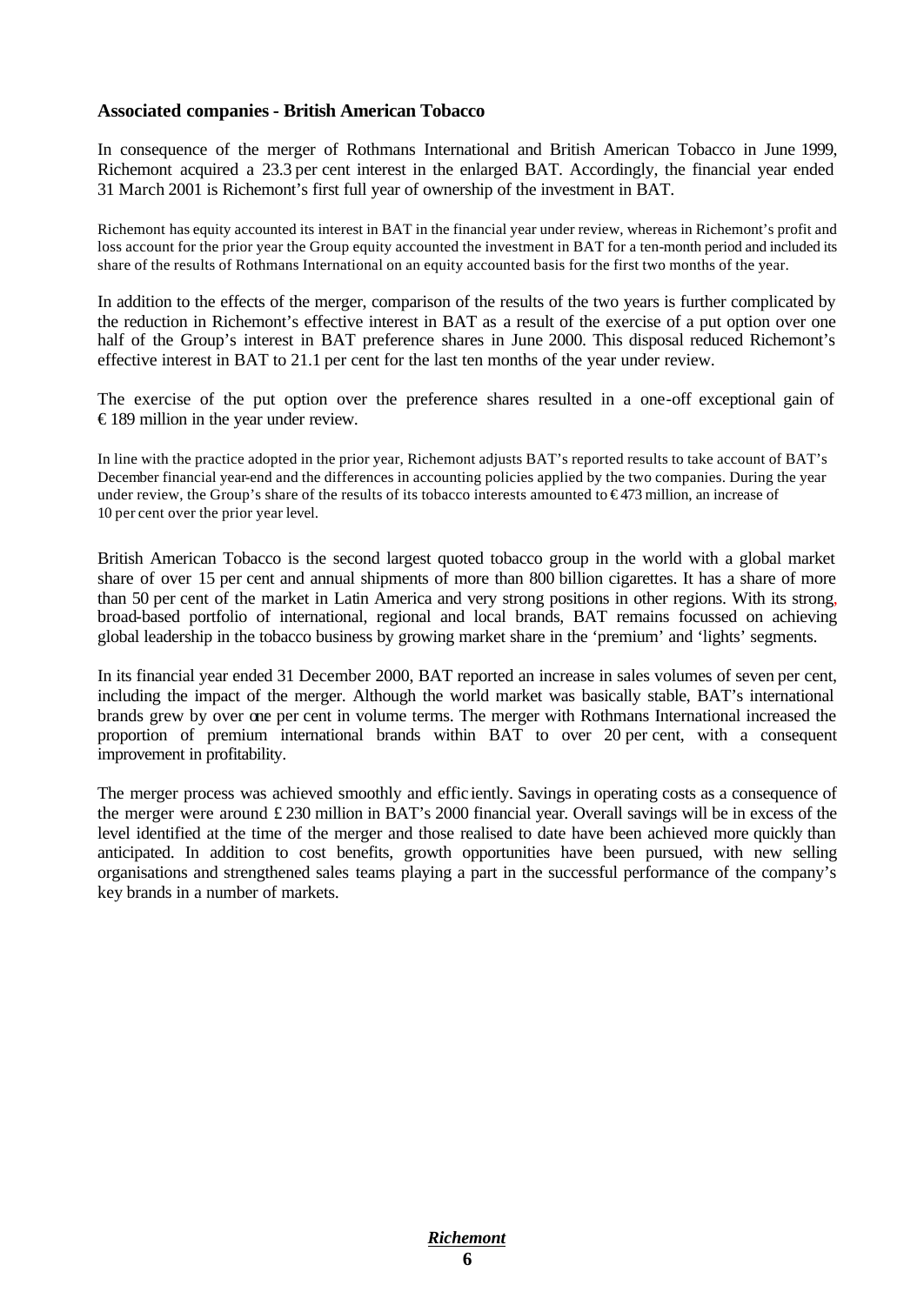## **Hanover Direct**

Richemont holds a 48 per cent interest in Hanover Direct. In the light of the well publicised collapse of many business-to-consumer e-commerce traders, Hanover Direct's business model has been re-appraised. The company has re-focused on its core catalogue businesses, has discontinued or is seeking to dispose of its non-core catalogues and has withdrawn from the provision of fulfilment services to third party retailers.

This strategic realignment has involved the disposal of warehouse premises, changes at the senior management level and a cutback of some 400 employees. In its financial year ended 31 December 2000, Hanover Direct reported losses of \$ 81 million, after provision for restructuring costs.

The Group supports the initiatives undertaken by Hanover Direct to concentrate on its key catalogue businesses. Richemont provided \$70 million of medium-term funding in the form of preference shares to Hanover Direct in August 2000 to enable it to implement the transition process.

Richemont's share of Hanover Direct's losses amounted to  $\epsilon$ 33 million and has resulted in its investment in the company's net tangible assets being reduced to zero. Acknowledging the level of losses reported by Hanover Direct and in accordance with the stringent requirements of International Accounting Standards, residual goodwill relating to the investment, amounting to  $\epsilon$ 62 million, has also been fully written off. The Group will henceforth carry the preference shareholding as an investment and will no longer equity account its interest in Hanover Direct.

#### **Canal+ / Vivendi**

Richemont sold its interest in Canal+ to Vivendi in September 1999 and, in September 2000, disposed of its shareholding in Vivendi, realising an exceptional gain on the overall transaction of  $\epsilon$ 533 million. The Group's results for the year under review include dividend income of € 18 million from Vivendi shown under investment income, whereas the 15 per cent interest in Canal+ had been equity accounted as an associated company in the period 1 April to 30 September 2000.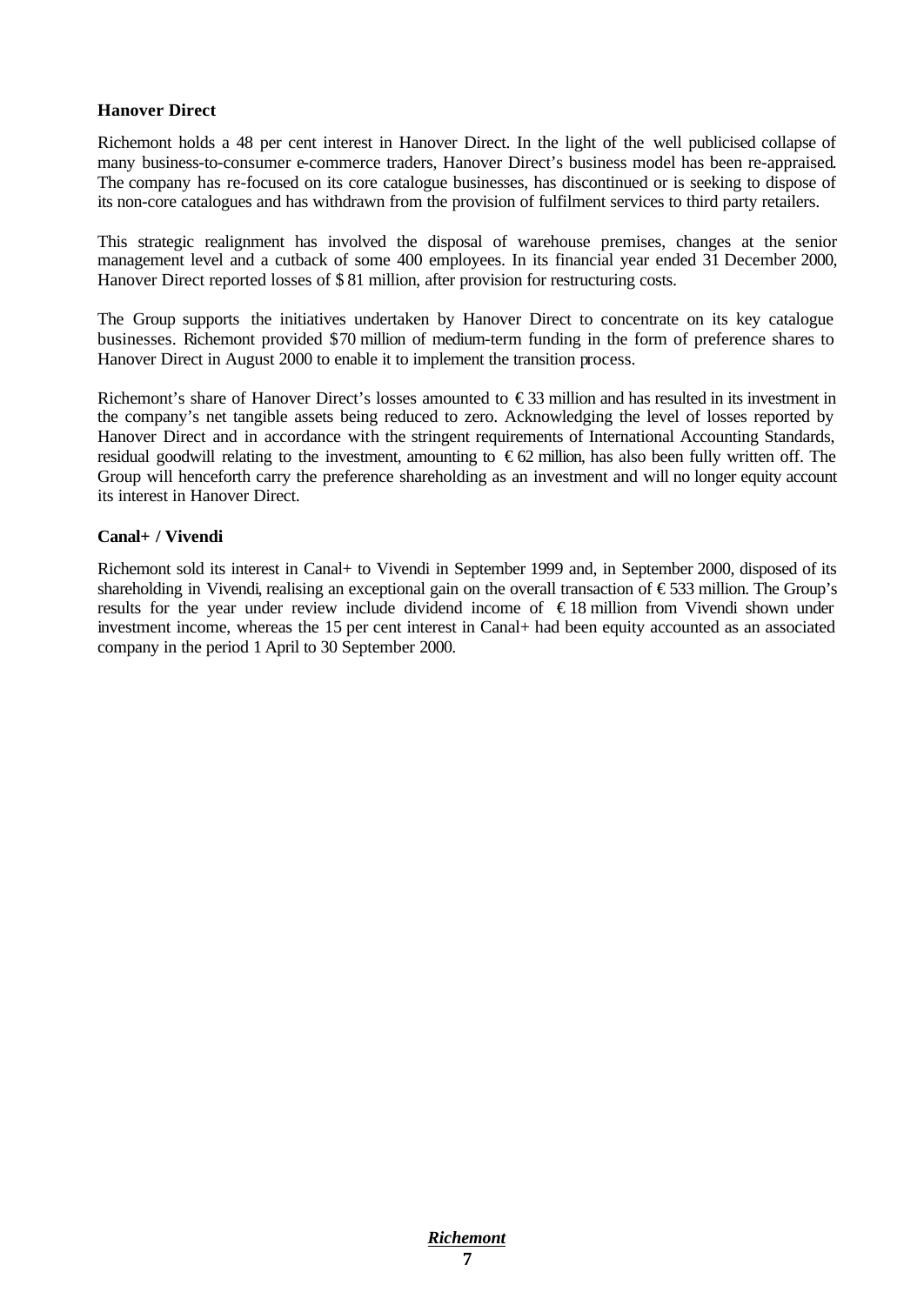# **Consolidated cash flow**

|                                                                 | <b>March 2001</b><br>€m | March 2000<br>€m |
|-----------------------------------------------------------------|-------------------------|------------------|
| Operating profit                                                | 712                     | 534              |
| Depreciation and other non-cash items                           | 125                     | 88               |
| (Increase) / decrease in working capital                        | (260)                   | 37               |
| Net cash inflow from operating activities                       | 577                     | 659              |
| Dividends received from associates                              | 236                     | 53               |
| Returns on investments and servicing of finance                 | 1                       | (22)             |
| <b>Taxation</b> paid                                            | (149)                   | (146)            |
| Net acquisitions of tangible fixed assets                       | (230)                   | (150)            |
| Proceeds on redemption of BAT preference shares                 | 741                     |                  |
| Proceeds on disposal of other investments                       | 1 1 9 1                 |                  |
| Acquisition of subsidiary undertakings                          | (2 025)                 | (231)            |
| Buy-back of Richemont units                                     | (142)                   | (203)            |
| Other acquisitions and investments                              | (105)                   | (57)             |
| Net cash inflow/ (outflow) before financing activities          | 95                      | (97)             |
| Dividends paid                                                  | (134)                   | (118)            |
| Other financing activities                                      | (48)                    | (118)            |
| Exchange rate effects                                           | 3                       | (67)             |
| Decrease in cash, cash equivalents<br>and short-term borrowings | (84)                    | (400)            |
| Cash and cash equivalents at beginning of year                  | (291)                   | 109              |
| Cash and cash equivalents at end of year                        | (375)                   | (291)            |

Net cash inflow from operating activities decreased by  $\epsilon$  82 million during the year, the increase in operating profit being more than offset by the higher level of working capital, which increased in line with the level of sales growth.

Dividends received from associates reflects the dividends received from BAT, being the final dividend in respect of BAT's financial year ended 31 December 1999 and the interim dividend in respect of the 2000 financial year. In the prior year, only an interim dividend was received from BAT.

In June 2000, the Group put one half of its holding of BAT preference shares back to that company under the terms of the agreement relating to the merger of BAT and Rothmans International. The resultant proceeds totalled € 741 million**.** The proceeds from the disposal of other investments includes the disposal of the Group's interest in Vivendi during the year, realising  $\epsilon$  1 176 million.

On 8 December 2000, Richemont completed the acquisition of Les Manufactures Horlogères SA ("LMH"). In a separate transaction completed on 21 July 2000, Richemont acquired the 40 per cent of Jaeger-LeCoultre formerly held by Audemars Piguet. The Group's interest in LMH, together with the 40 per cent interest in Jaeger-LeCoultre, has been consolidated with effect from 1 January 2001. The overall cost of the combined transactions totalled  $\epsilon$ 1 982 million, which is included in acquisition of subsidiary undertakings.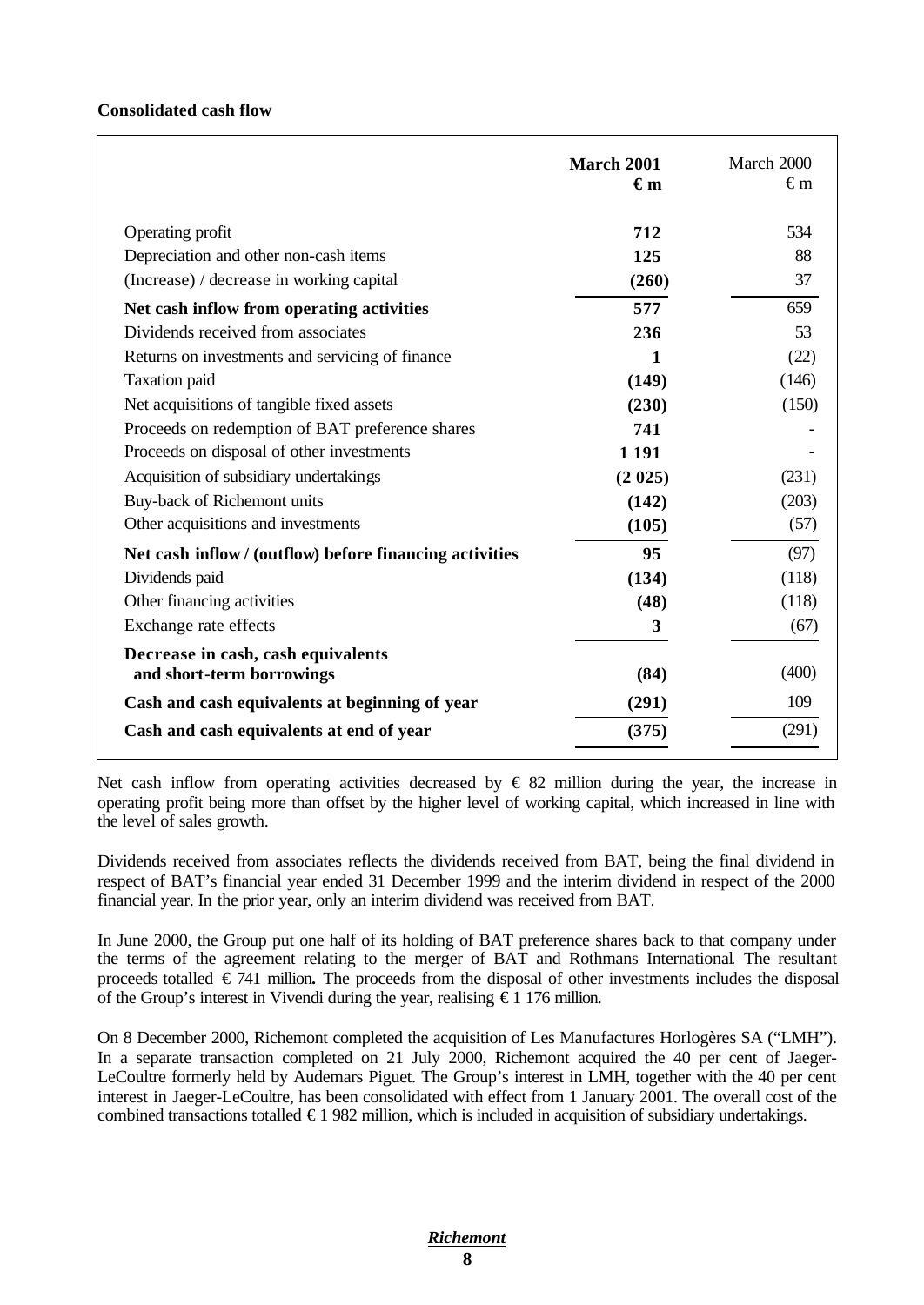# **Consolidated balance sheet**

|                                                  | <b>31 March 2001</b><br>$\epsilon_{m}$ | 31 March 2000<br>€m |
|--------------------------------------------------|----------------------------------------|---------------------|
| <b>Fixed assets</b>                              |                                        |                     |
| Tangible                                         | 691                                    | 483                 |
| Investments in associated companies              | 507                                    | 512                 |
| Other investments                                | 355                                    | 885                 |
|                                                  | 1553                                   | 1880                |
| Net working capital                              | 1482                                   | 1 1 7 5             |
| Net operating assets                             | 3 0 3 5                                | 3 0 5 5             |
| Goodwill                                         | 6 0 3 6                                | 4910                |
| Net borrowings                                   | (1048)                                 | (1004)              |
| Cash, cash equivalents and short-term borrowings | (375)                                  | (291)               |
| Long-term borrowings                             | (673)                                  | (713)               |
| Other long-term liabilities                      | (161)                                  | (102)               |
|                                                  | 7862                                   | 6859                |
| Capital employed                                 |                                        |                     |
| Unitholders' funds                               | 7737                                   | 6 7 3 2             |
| Minority interests                               | 125                                    | 127                 |
|                                                  | 7862                                   | 6859                |

The increase in tangible fixed assets is due to further investment in the Group's retail network, in new watch manufacturing facilities and the consolidation for the first time of the LMH companies.

The reduction in other investments from  $\epsilon$ 885 million to  $\epsilon$ 355 million reflects the disposal of the Group's investment in Vivendi partially offset by the investment in Hanover Direct preference shares amounting to € 75 million.

The increase in net working capital includes the effect of the acquisitions of subsidiary undertakings during the year, as well as increased operational requirements as a consequence of sales growth.

Goodwill increased by  $\epsilon$  1 862 million in respect of the acquisition of the LMH companies, offset by the amortisation charge for the year and the reduction in goodwill relating to the partial disposal of the BAT preference shares.

Net borrowings did not change significantly given that the acquisition costs of LMH could to a large extent be financed from the proceeds from the sale of the Group's investment in Vivendi as well as the partial redemption of BAT preference shares.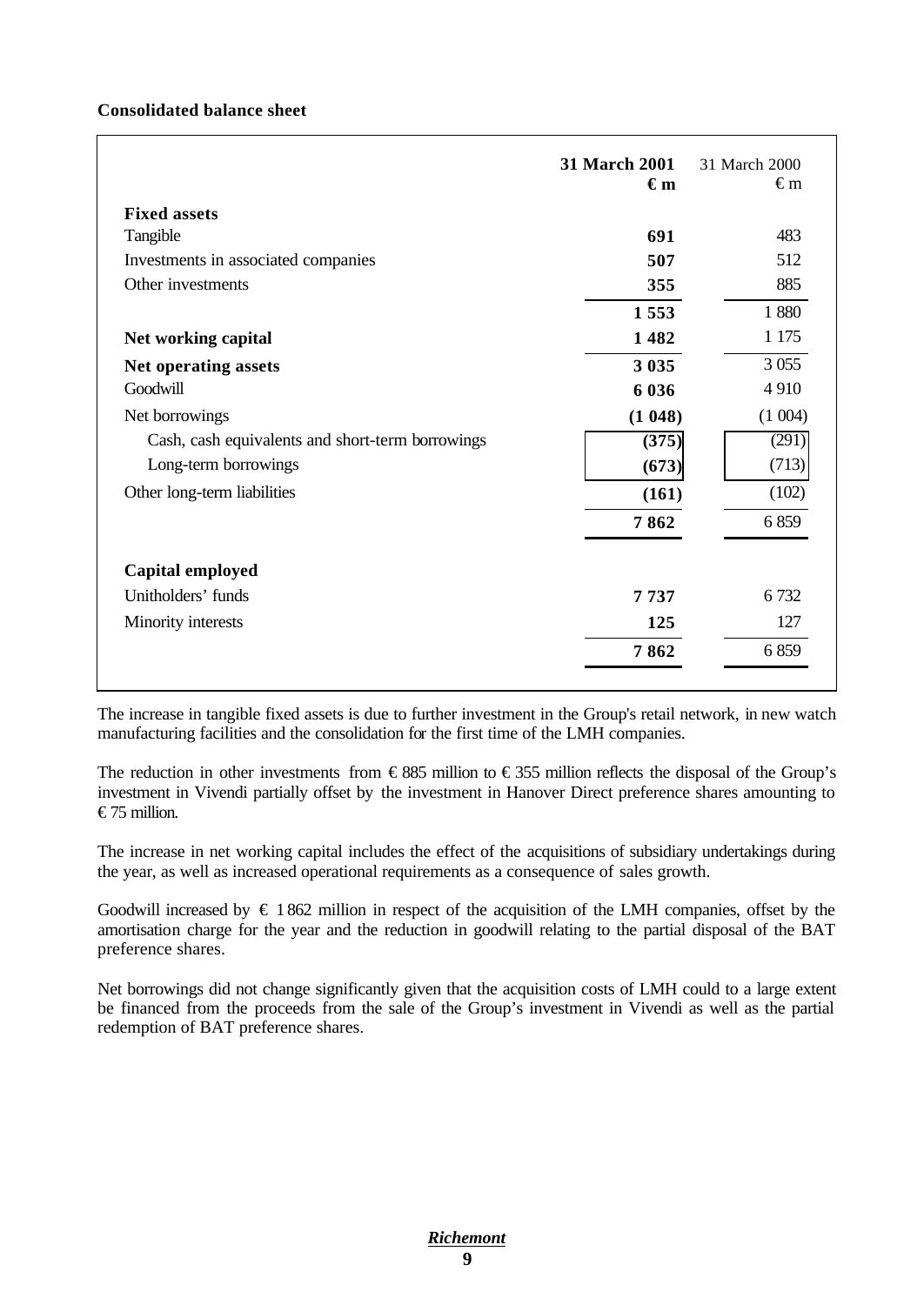# **Changes in unitholders' funds**

The table below illustrates the movement in unitholders' funds during the year.

|                                                              | <b>31 March 2001</b><br>€m | 31 March 2000<br>€m |
|--------------------------------------------------------------|----------------------------|---------------------|
| Profit attributable to unitholders on an adjusted basis      | 968                        | 783                 |
| Goodwill amortisation and impairment charge                  | (384)                      | (277)               |
| Exceptional items:                                           |                            |                     |
| - as reported by the parent                                  | 722                        | 2 5 8 2             |
| - as reported by associated companies                        | (42)                       | (106)               |
| Profit attributable to unitholders on a reported basis       | 1 2 6 4                    | 2982                |
| Dividends declared and paid                                  | (134)                      | (118)               |
| Net adjustment in respect of buy-back of Richemont 'A' units | (130)                      | (172)               |
| Translation and other adjustments                            | 5                          | (28)                |
| Net increase in unitholders' funds                           | 1 0 0 5                    | 2 6 6 4             |
| Unitholders' funds at the beginning of the year              | 6 7 3 2                    | 4 0 4 8             |
| Effect of applying revised accounting standard               |                            | 20                  |
| Unitholders' funds at the end of the year                    | 7 737                      | 6 732               |

Unitholders' funds increased by  $\epsilon$  1 005 million during the year, the attributable profit of the Group on an adjusted basis of €968 million being increased by the effect of exceptional items offset to some extent by the goodwill charge for the year. At the Annual General Meeting held in September 2000, a dividend of  $\epsilon$ 24.00 per unit was approved, a total of  $\epsilon$ 134 million being paid to unitholders in October 2000. In addition, the completion of the unit buy-back programme gave rise to a net accounting adjustment of  $\epsilon$ 130 million in terms of the value of the units acquired during the year.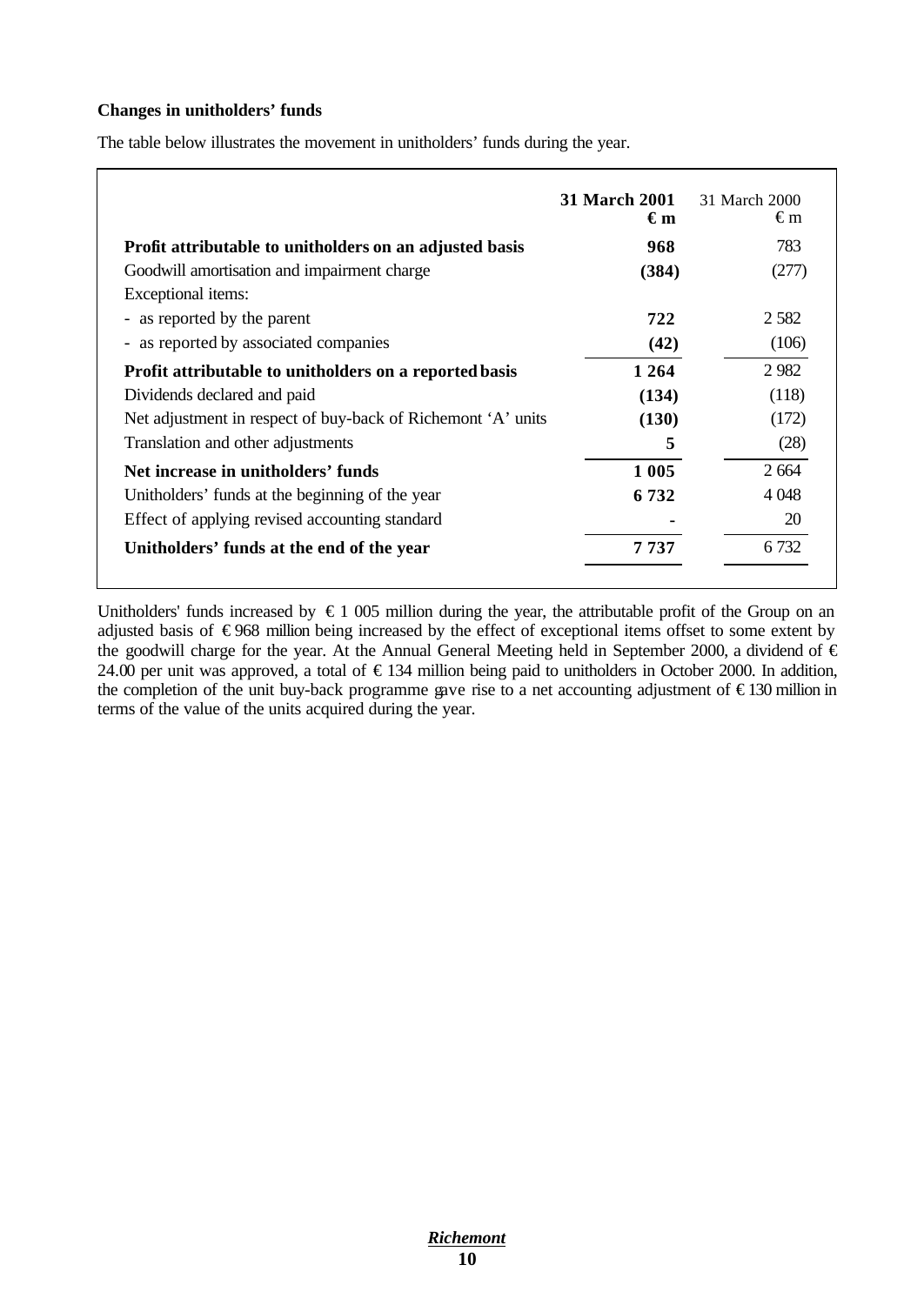# **Dividend**

The Board of Directors has proposed a dividend payable of €30.00 per unit. This represents an increase of 25 per cent over the  $\epsilon$ 24.00 paid to unitholders in October 2000. The dividend will be payable on 1 October 2001.

## **Annual General Meeting**

The Annual General Meeting of shareholders of Compagnie Financière Richemont AG will be held at 3.00 pm in the "Grosser Saal", Artherstrasse 2-4, 6300 Zug on Thursday, 13 September 2001.

**Nikolaus Senn Johann Rupert Chairman Chief Executive**

Compagnie Financière Richemont AG Zug, 7 June 2001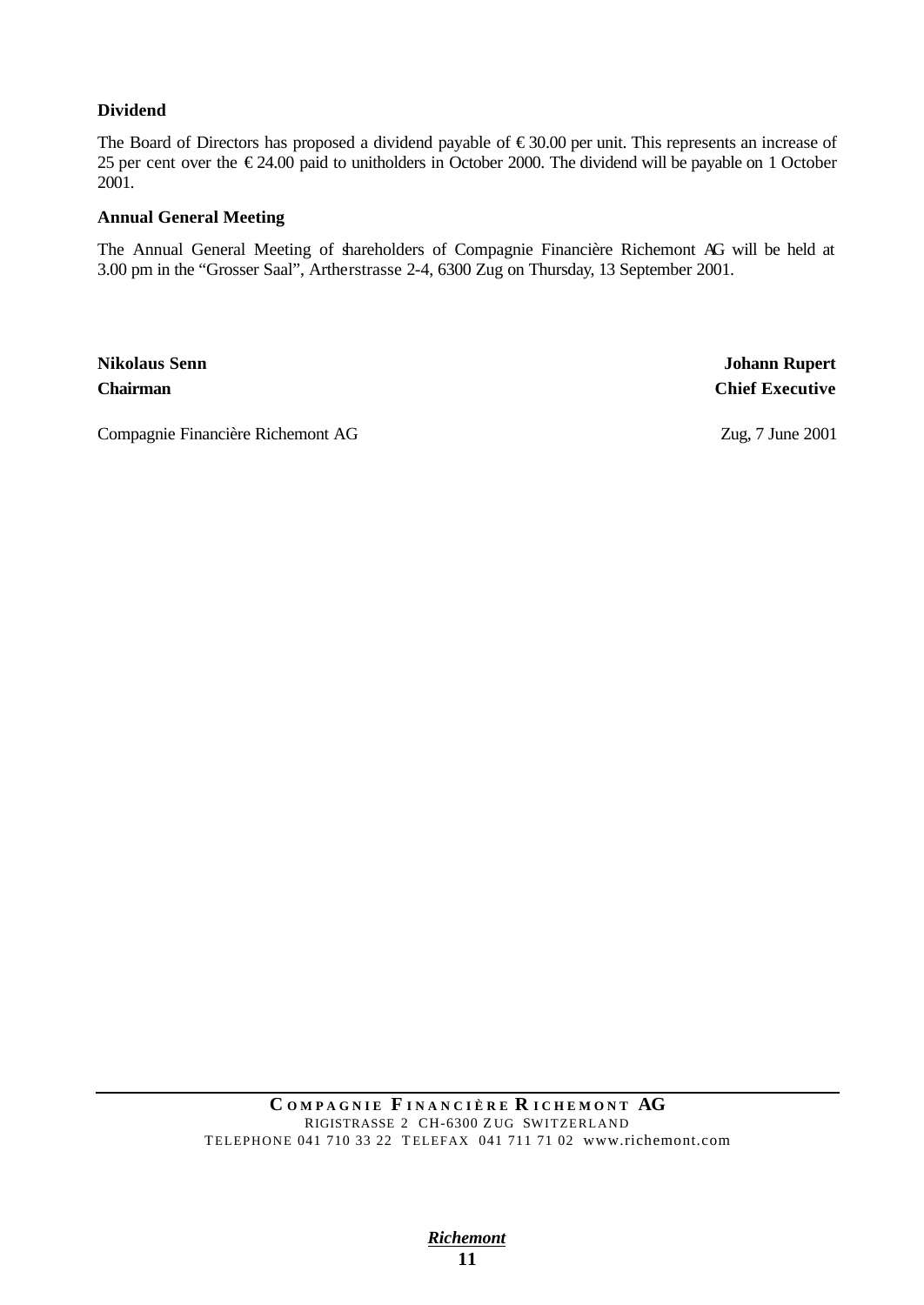# **Appendix 1**

# **Consolidated profit and loss account – on a reported basis**

| <b>Notes</b>                                                                                                                        |                | <b>March 2001</b><br>€m | March 2000<br>€m |
|-------------------------------------------------------------------------------------------------------------------------------------|----------------|-------------------------|------------------|
| <b>Operating profit</b>                                                                                                             |                | 712                     | 534              |
| Goodwill amortisation                                                                                                               | 1              | (119)                   | (80)             |
| <b>Exceptional</b> items                                                                                                            | $\overline{2}$ | 722                     | 2582             |
| Profit before net investment expense and taxation                                                                                   |                | 1 3 1 5                 | 3 0 3 6          |
| Net investment income / (expense)                                                                                                   |                | 8                       | (21)             |
| <b>Profit before taxation</b>                                                                                                       |                | 1 3 2 3                 | 3 0 15           |
| Taxation                                                                                                                            |                | (191)                   | (152)            |
| <b>Profit after taxation</b>                                                                                                        |                | 1 1 3 2                 | 2863             |
| Minority interests                                                                                                                  |                | 2                       | (1)              |
| Attributable profit of the parent and its subsidiaries                                                                              |                | 1 1 3 4                 | 2 8 6 2          |
| Share of attributable profit of associates                                                                                          |                | 130                     | 120              |
| Share of attributable profit on an adjusted basis                                                                                   |                | 440                     | 425              |
| Goodwill charge in respect of associates                                                                                            |                | (268)                   | (199)            |
| Share of exceptional items reported by associate                                                                                    |                | (42)                    | (106)            |
| Attributable profit of the Group on a reported basis                                                                                | 3              | 1 2 6 4                 | 2982             |
| A summary of the effects of goodwill amortisation<br>and exceptional items on profit attributable to unitholders<br>is shown below: |                |                         |                  |
| Attributable profit of the Group on a reported basis                                                                                |                | 1 2 6 4                 | 2982             |
| Elimination of goodwill charge                                                                                                      | 1              | 384                     | 277              |
| Reported by the parent and its subsidiaries                                                                                         |                | 119                     | 80               |
| In respect of associates                                                                                                            |                | 268                     | 199              |
| Minority interests                                                                                                                  |                | (3)                     | (2)              |
| Elimination of exceptional items                                                                                                    | $\overline{2}$ | (680)                   | (2476)           |
| Gain on exercise of put options over BAT preference shares                                                                          |                | (189)                   |                  |
| Gain on disposal of Vivendi                                                                                                         |                | (533)                   |                  |
| Gain arising from Rothmans International / BAT merger                                                                               |                |                         | (2582)           |
| Share of exceptional items reported by BAT                                                                                          |                | 42                      | 106              |
| Attributable profit of the Group on an adjusted basis                                                                               | $\overline{4}$ | 968                     | 783              |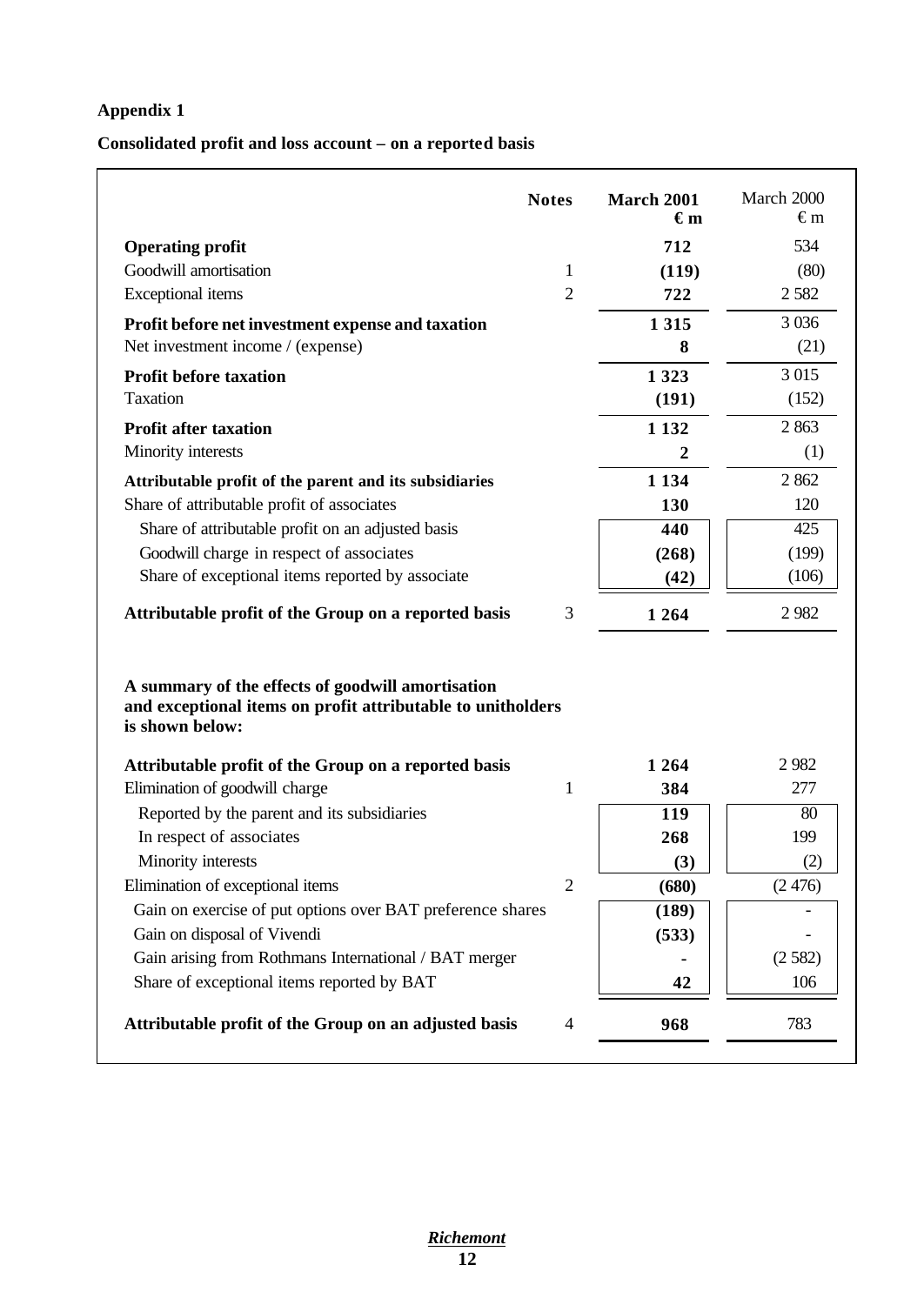## **Notes to Appendix 1**

# **Note 1 - Goodwill**

As shown above, the reported results have been impacted by the Group's accounting policy of amortising goodwill through the consolidated profit and loss account. The goodwill amortisation charge at the pre-tax profit level for the year ended 31 March 2001 was  $\epsilon$ 119 million. An additional goodwill amortisation charge of  $\epsilon$ 268 million arises in respect of the Group's interest in associated companies. Of this amortisation charge,  $\epsilon$ 201 million relates to the Group's investment in BAT and  $\epsilon$ 5 million to Hanover Direct. In addition, taking into account the level of losses reported by Hanover Direct and in accordance with the requirements of International Accounting Standards, Richemont has written off the balance of goodwill amounting to  $\epsilon$ 62 million in respect of its investment in Hanover Direct.

## **Note 2 - Exceptional items**

#### **2a Gain on partial disposal of BAT preference shares**

The exceptional gain of  $\epsilon$ 189 million in the year represents Richemont's gain on the partial disposal of its holding in BAT preference shares. Under the terms of the merger agreement between Richemont, Rembrandt Group Limited ('Rembrandt') and BAT, up to half of the convertible redeemable preference shares were redeemable for cash at a fixed price of £ 5.75 per share on 7 June 2000. As provided for under the merger agreement, in December 1999 and March 2000 Richemont and Rembrandt jointly notified BAT that they wished to redeem these shares. As a result, Richemont and Rembrandt redeemed a total of 120.8 million convertible redeemable preference shares, resulting in a cash payment to Richemont of £ 463 million or  $\epsilon$ 741 million on 7 June 2000. The gain is calculated on the basis of the redemption proceeds less the value of the share of BAT's net assets attributable to the preference shareholding at the date of transaction together with goodwill and costs related thereto. On a consolidated basis there is no tax effect.

#### **2b Gain on the sale of the investment in Vivendi**

Richemont's gain of  $\epsilon$  533 million on the disposal of its holding of 17.5 million shares in Vivendi is calculated by reference to the proceeds less the carrying value of Vivendi together with costs related thereto. The Group had previously hedged the value of the investment such that the net proceeds on disposal amounted to  $\epsilon$ 1 176 million. Once again, on a consolidated basis there is no tax effect.

#### **2c Share of exceptional items reported by BAT**

Richemont's share of the exceptional items reported by BAT relates to the integration costs of the merger with Rothmans and restructuring costs associated with BAT's US and Canadian operations, partially offset by the gain on the sale of a pipe tobacco business in South Africa.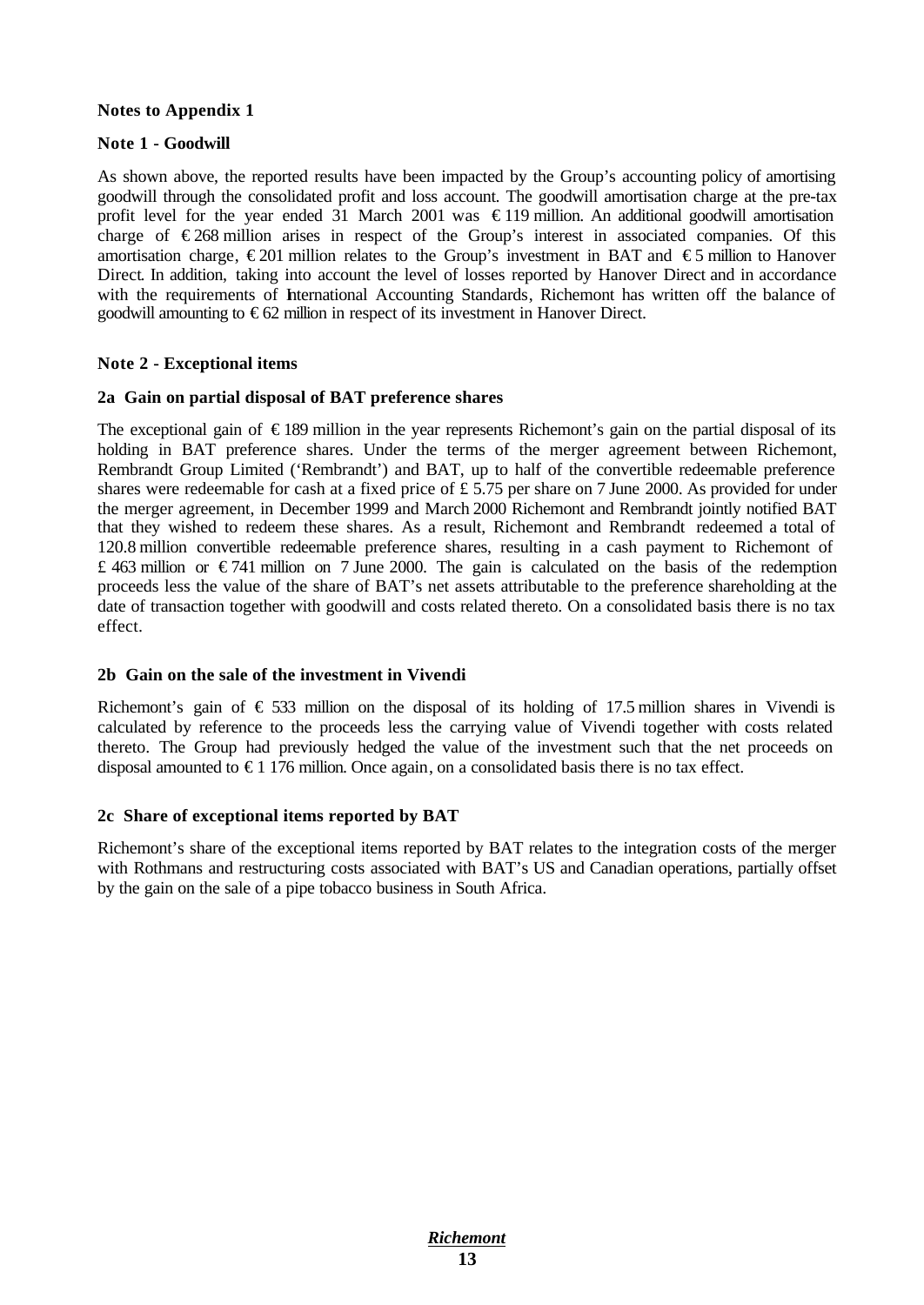**Notes to Appendix 1 (continued)**

|  | Note 3 - Earnings per unit on a reported basis |  |  |  |  |
|--|------------------------------------------------|--|--|--|--|
|--|------------------------------------------------|--|--|--|--|

|                                               | <b>March 2001</b> | March 2000 |
|-----------------------------------------------|-------------------|------------|
| Earnings per unit on a reported basis - basic | €226.91           | €527.30    |
| - fully diluted                               | €223.11           | €520.06    |

Basic earnings per unit is calculated by reference to the weighted average number of units outstanding during the period of 5573 665 units, together with the attributable profit of the Group on an adjusted basis of  $\epsilon$  1 264 million for the period. This takes into account the net effect of the programme to buy-back 200 000 units in the context of the Group's equity-based executive compensation scheme.

Fully diluted earnings per unit is calculated by reference to the 5742 000 units outstanding and attributable profit on an adjusted basis for the period of € 1 280 million, which reflects the notional additional interest of € 16 million which would have accrued to the Company had the full number of units been outstanding during the period.

# **Note 4 - Earnings per unit on an adjusted basis**

|                                                | <b>March 2001</b> | March 2000 |
|------------------------------------------------|-------------------|------------|
| Earnings per unit on an adjusted basis - basic | €173.68           | €138.39    |
| - fully diluted                                | €171.44           | €137.04    |

Basic earnings per unit is calculated by reference to the weighted average number of units outstanding during the period of 5573 665 units, together with the attributable profit of the Group on an adjusted basis of € 968 million for the period. This takes into account the net effect of the programme to buy-back 200 000 units in the context of the Group's equity-based executive compensation scheme.

Fully diluted earnings per unit is calculated by reference to the 5 742 000 units outstanding and attributable profit on an adjusted basis for the period of  $\epsilon$ 984 million, which reflects the notional additional interest of € 16 million which would have accrued to the Company had the full number of units been outstanding during the period.